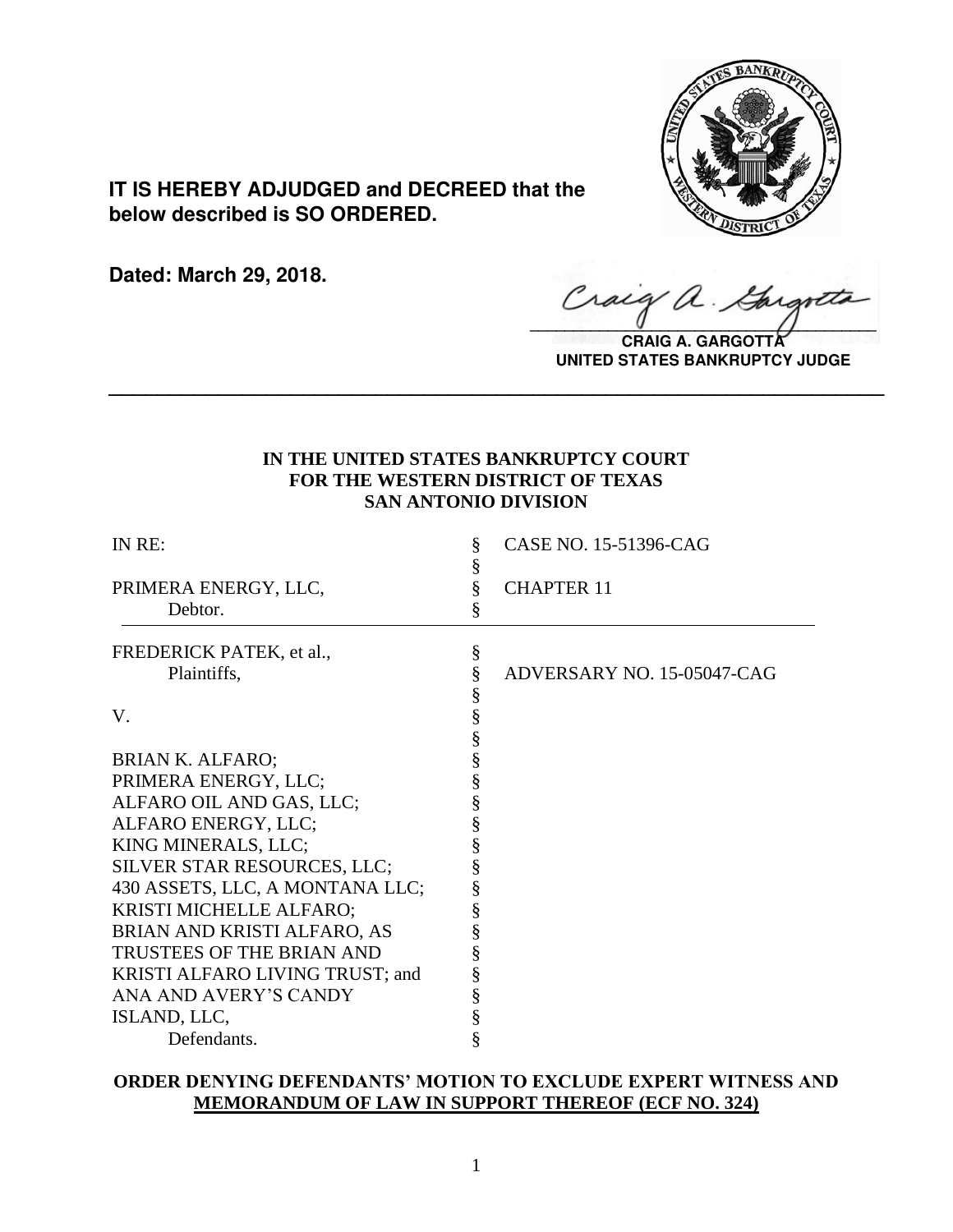Came on for consideration Defendants' Motion to Exclude Expert Witness and Memorandum of Law in Support Thereof (ECF No. 324)<sup>1</sup> ("Motion to Exclude"). Plaintiffs filed a Response to Defendants' Motion to Exclude Expert Witness (ECF No. 378). Defendants filed a Reply to Plaintiff's Response to Defendants' Motion to Exclude Expert Witness and Brief in Support (ECF No. 382). The Court took the matter under advisement without necessity of a hearing.

#### **PROCEDURAL BACKGROUND**

On March 10, 2017, Plaintiffs filed their Designation of Testifying Expert (ECF No. 313) and their Amended Witness and Exhibit List (ECF No. 314), which designated attorney Brandon Barchus ("Barchus") as an expert on attorney's fees sought by Plaintiffs in this matter. No leave of court was requested to file the Amended Witness and Exhibit List. On March 16, 2017, Defendants filed their Motion to Exclude. On March 21, 2017, the Court entered an Agreed Order Abating Defendants' Motion to Exclude Brandon Barchus as Expert Witness (ECF No. 329).

The parties filed their Joint Pretrial Order (ECF No. 290) on February 27, 2017. Further, Defendants filed their Notice of Service of Defendants' Initial Disclosures Pursuant to Federal Rule of Civil Procedure 26(a)(1) (ECF No. 187) ("Rule 26 disclosures") on November 14, 2016. The Scheduling Order in this case set Rule 26 disclosures to be due by November 8, 2016. The Scheduling Order did not contain a time frame whereby expert witnesses must be disclosed. Therefore, parties were bound by the default rule under Rule  $26(a)(2)(D)$  provides that experts must be designated ninety days before trial. *See* Fed. R. Civ. P. 26(a)(2)(D) (noting that a party must make disclosures at least 90 days before the trial date or the date the case is set for trial or,

 $\overline{a}$ 

<sup>&</sup>lt;sup>1</sup> Unless otherwise noted, all references to "ECF No." shall refer to documents filed on the docket for Adversary Case No. 15-05047-cag.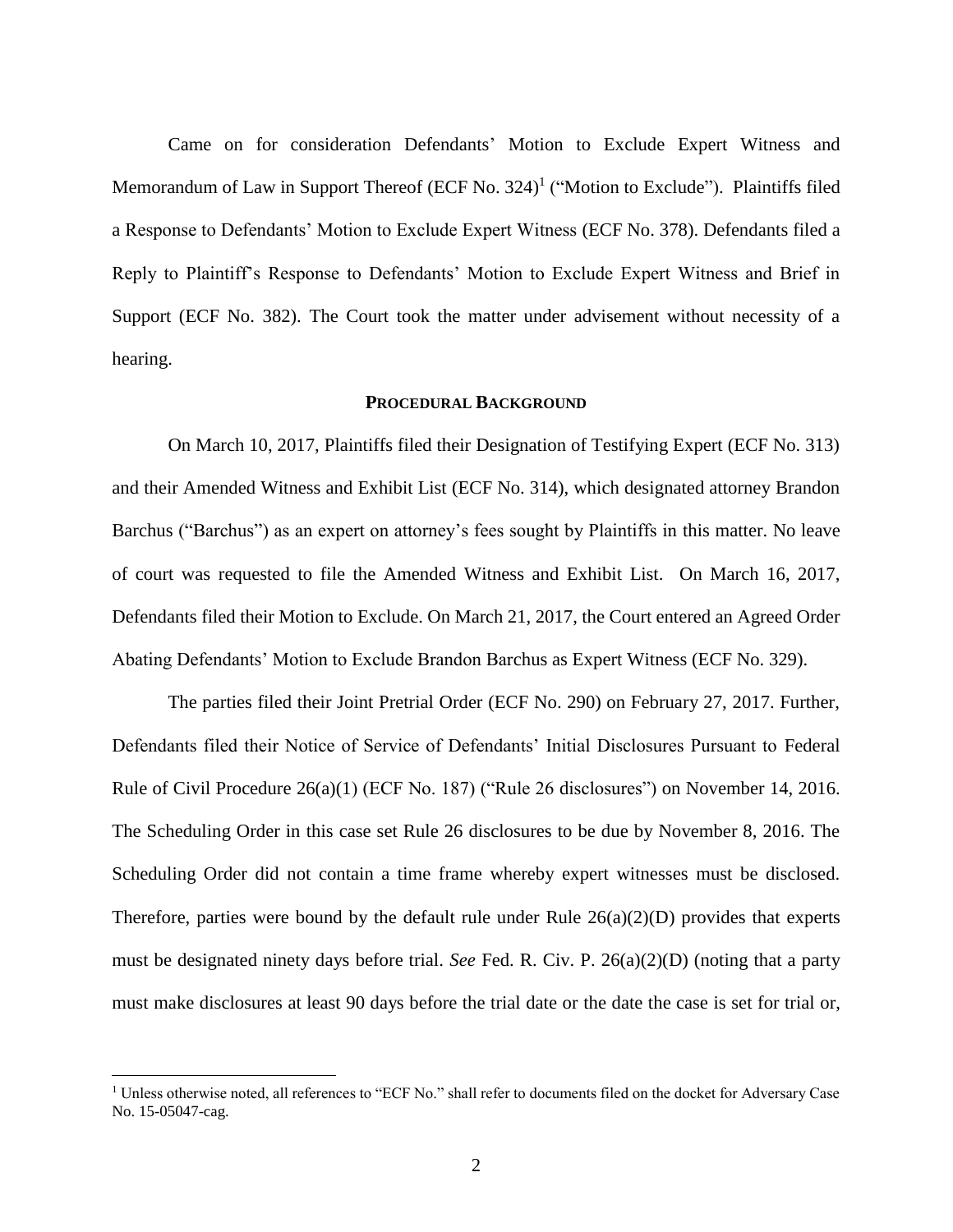within thirty days after disclosure made by the other party if the evidence is solely used to contradict or rebut evidence identified by another party in its expert witness report).

#### **PARTIES CONTENTIONS**

Defendants request that the Court exclude the testimony of Barchus because Plaintiffs did not (1) designate Barchus as an expert in Plaintiffs' Rule 26 disclosures; (2) identify Barchus as an expert in response to the Alfaro Entities' Discovery Requests to the Plaintiffs served on Defendants on February 17, 2017; and (3) identify Barchus as a witness in the parties' Joint Pretrial Order (ECF No. 290). In summation, Defendants' allege that Plaintiffs' failed on three separate occasions to identify Barchus as an expert witness and therefore, his testimony should be excluded.

Plaintiffs concede that under the operative rules, their designation of Barchus as an expert was not timely. Plaintiffs, however, allege that the delay in designating Barchus as an expert was not intentional and simply due to the mistaken understanding that designation of experts would be discussed at the pre-trial conference. In determining whether or not to preclude the introduction of evidence pursuant to Rule 37, the Fifth Circuit has set forth a four-part test to decide whether or not to exclude an expert. Plaintiffs contend that, pursuant to this test, Barchus's testimony should be allowed despite the untimely designation.

#### **ANALYSIS**

As an initial matter, the Court finds that neither Plaintiffs nor Defendants dispute that Barchus should have been timely designated and disclosed as an expert witness. "Generally, expert witness designations must be provided by the deadlines set out in the scheduling order, and tardy designations will result in the striking of any evidence submitted by that expert." *Serna v. Law Office of Joseph Onwuteaka, PC, No.* 4:11–CV–3034, 2014 WL 3749652, at \*2 (S.D. Tex. July 29, 2014). Designations of experts regarding attorney's fees, however, are treated differently from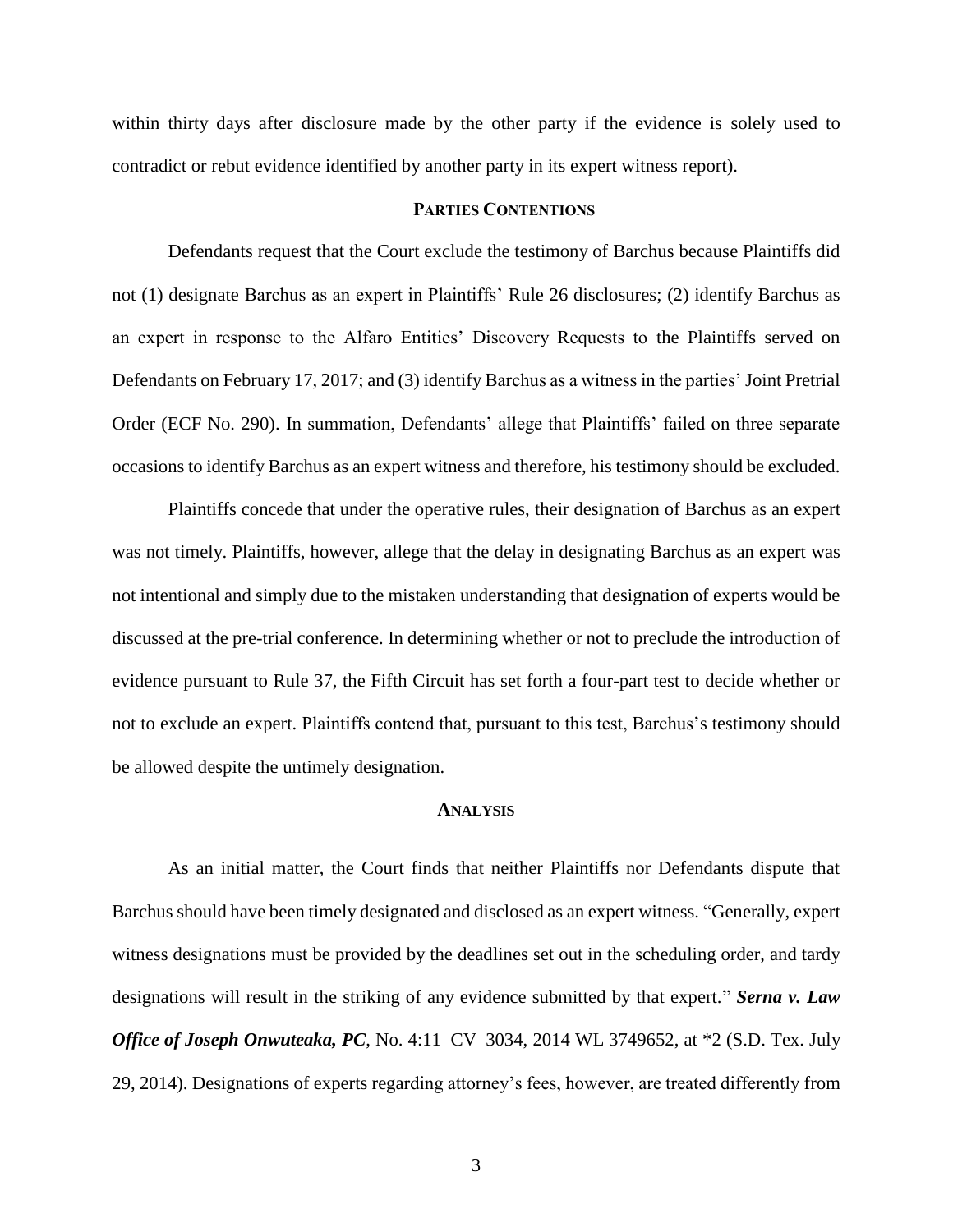other experts. *Id.* In *Wright v. Blythe-Nelson*, the court reasoned that "in most instances. . . . attorney's fees are decided by the court on motion filed after the entry of judgment" and that "[a]ttorneys who represent parties against whom such fees are sought are not surprised by expert testimony because they can usually expect that opposing counsel will attempt to prove his attorney's fees and because they are themselves experts on the subject." No. 3:99-CV-2522-D, 2001 WL 804529, \*6 (N.D. Tex. July 10, 2001). The Court also finds that the appropriate analysis for determining whether or not an expert should be excluded is the Fifth Circuit's analysis in *Bradley v. United States*, 866 F.2d 120, 125 (5th Cir.1989).

## **I. Applicable Sections of Federal Rules of Civil Procedure**

Rule 26 requires certain disclosures for expert witnesses who will provide expert testimony. *See Sierra Club v. Cedar Point Oil Co.*, 73 F.3d 546, 571 (5th Cir. 1996) (noting that the disclosures must be specific enough to avoid vague and "sketchy" expert information). Specifically, Rule 26 requires that a party must disclose the identity of any testifying expert that will be used at trial and include, with the identification, a report which must contain the following disclosures:

> (i) a complete statement of all opinions the witness will express and the basis and reasons for them;

- (ii) the facts or data considered by the witness in forming them;
- (iii) any exhibits that will be used to summarize or support them;

(iv) the witness's qualifications, including a list of all publications authored in the previous 10 years;

(v) a list of all other cases in which, during the previous 4 years, the witness testified as an expert at trial or by deposition; and

(vi) a statement of the compensation to be paid for the study and testimony in the case

Fed. R. Civ. P.  $26(a)(2)(B)(i)$ –(vi). Absent any direction from the court or a stipulation of the parties, the party must make disclosures at least ninety days before the trial date or the date the case is set for trial, or within thirty days after disclosure made by the other party if the evidence is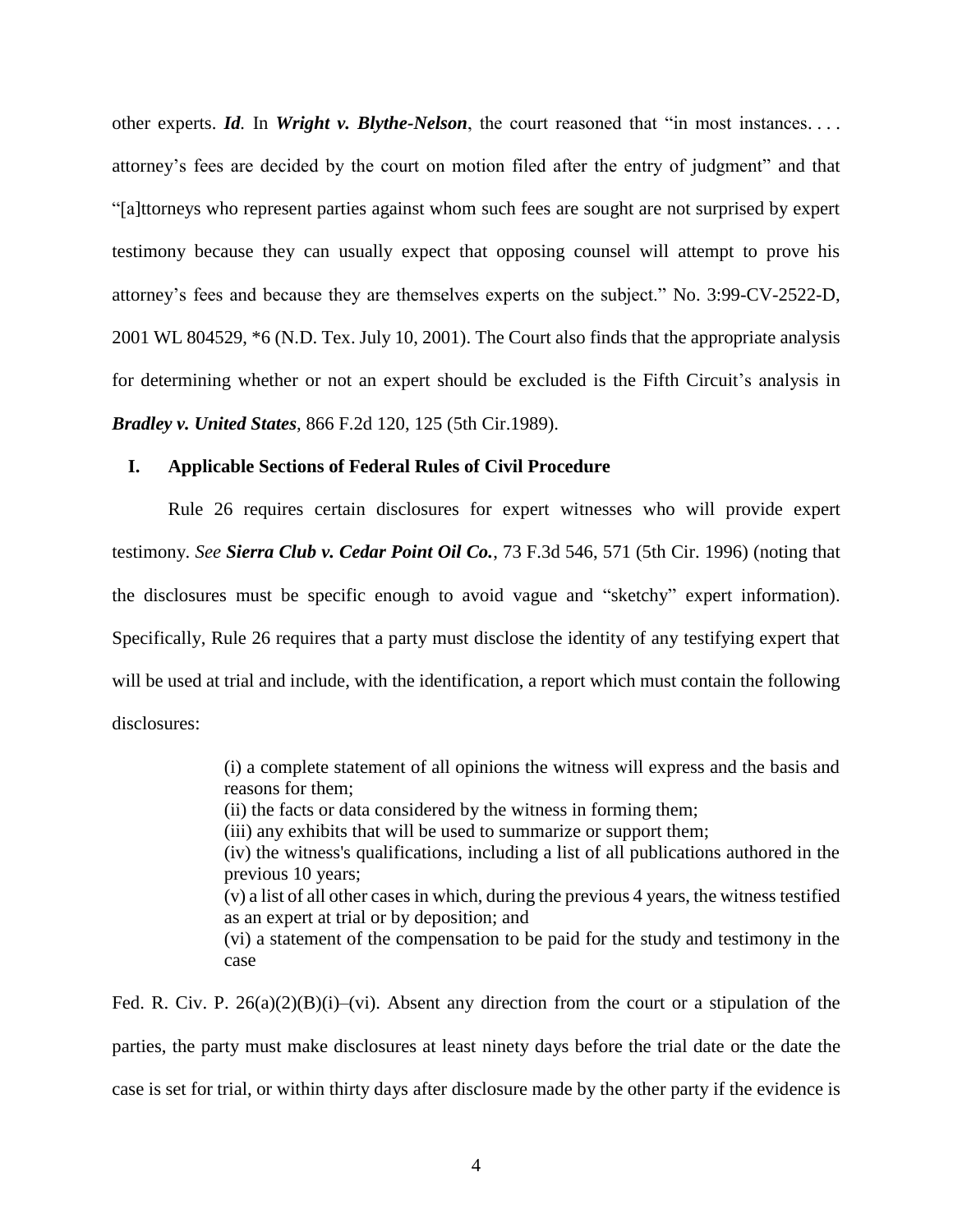solely used to contradict or rebut evidence identified by another party in its expert witness report.

Fed. R. Civ. P. 26(a)(2)(D). Further, Rule 26(e) covers supplemental responses and disclosures

and states that a party must supplement its disclosure or response:

(A) in a timely manner if the party learns that in some material respect the disclosure or response is incomplete or incorrect, and if the additional or corrective information has not otherwise been made known to the other parties during the discovery process or in writing; or (B) as ordered by the court.

Fed. R. Civ. P. 26(e)(1)(A)–(B). The penalty for failing to disclose an expert is contained in Rule

37 which provides the following:

(1) *Failure to Disclose or Supplement*. If a party fails to provide information or identify a witness as required by Rule 26(a) or (e), the party is not allowed to use that information or witness to supply evidence on a motion, at a hearing, or at a trial, unless the failure was substantially justified or is harmless. In addition to or instead of this sanction, the court, on motion and after giving an opportunity to be heard:

(A) may order payment of the reasonable expenses, including Attorney's fees, caused by the failure; (B) may inform the jury of the party's failure; and (C) may impose other appropriate sanctions, including any of the orders listed in Rule  $37(b)(2)(A)(i)$ –(vi).

Fed. R. Civ. P. 37(c)(1). Among the "other appropriate sanctions" referenced in Rule  $37(c)(1)(C)$ is "prohibiting the disobedient party from supporting or opposing designated claims or defenses, or from introducing designated matters in evidence." *See* Fed. R. Civ. P. 37(b)(2)(A)(ii). Stated differently, and in the context of the relief requested in this case, a court may exclude a witness that was not timely designated.

Thus, based on the applicable rules of civil procedure, Barchus's designation as an expert witness was untimely and subject to penalty. The Scheduling Order in this case designated that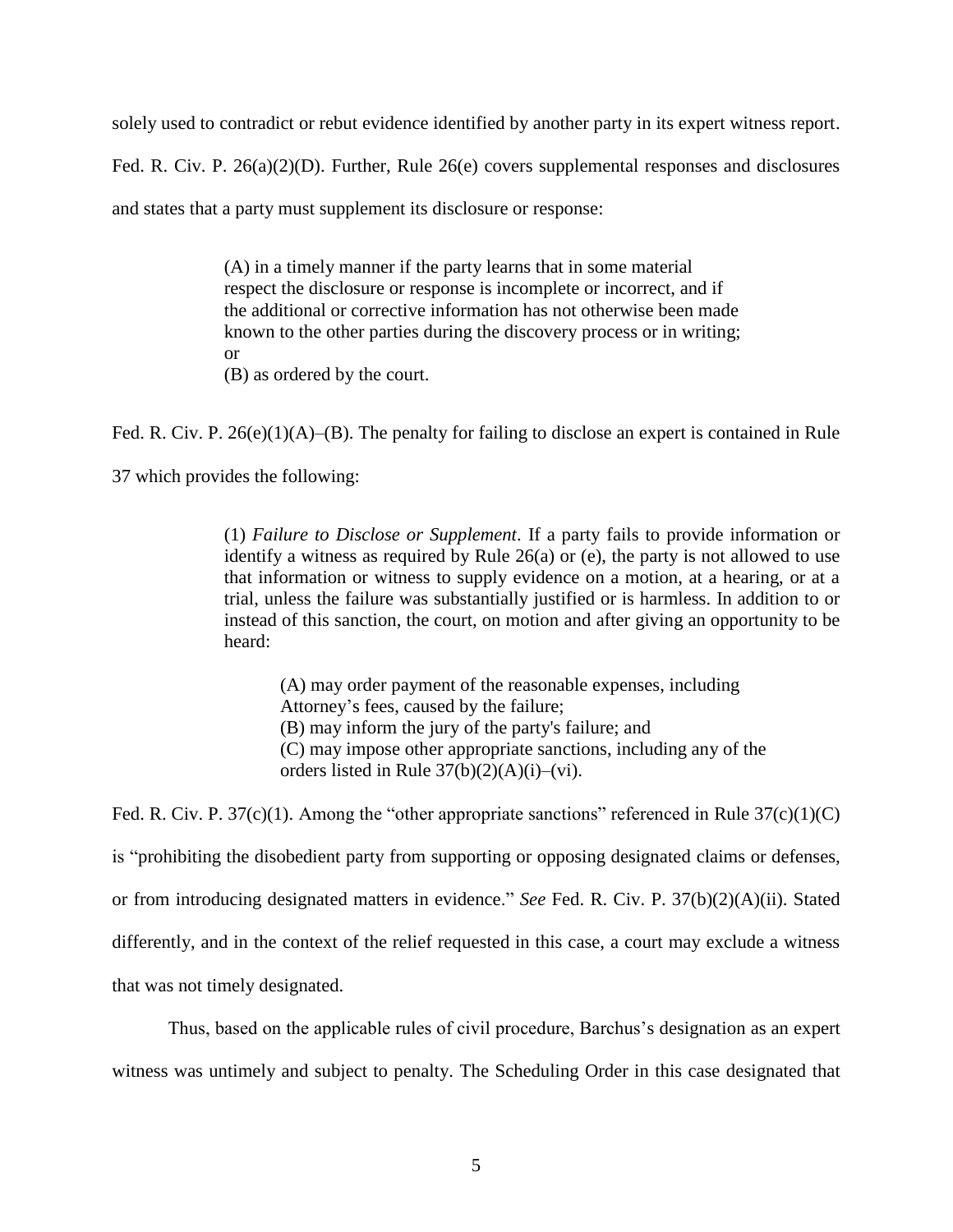Rule 26(a)(1) disclosures were due by November 8, 2016. Further, the Scheduling Order did not contain a time frame for disclosure of expert witnesses. As such, under Rule  $26(a)(2)(D)$  the deadline for the disclosure of expert witnesses was ninety days before trial. Barchus was not timely disclosed as an expert witness and therefore, under Rule 37, Plaintiffs may be subject to penalty including the exclusion of the expert's testimony. Courts, however, enjoy "wide latitude" in allowing parties to designate expert witnesses beyond the applicable deadline and are encouraged to use "intelligent flexibility" in making a decision regarding allowance of the designation. *Campbell v. Keystone Aerial Surveys, Inc.*, 138 F.3d 996, 1000 (5th Cir. 1998) (citation omitted). Keeping this standard in mind, the Court must now apply the Fifth Circuit's four factor test for deciding whether or not to exclude Barchus as an expert witness.

#### **II.** *Bradley* **Four-Part Test for Excluding and Expert Witness**

In *Bradley*, the Fifth Circuit set out a four-part test to determine whether or not to exclude a witness. *Bradley*, 866 F.2d at 125. As an initial matter, the *Bradley* court noted that the decision to exclude a witness is reviewed under the "abuse of discretion" standard. *See Davis v. Duplantis*, 448 F.2d 918, 921 (5th Cir.1971) (finding that a trial court's decision to exclude a witness "must not be disturbed unless it is demonstrated that [the court] has clearly abused the broad discretion vested in [it] by Rule 16"). The *Bradley* court noted that when a court excludes expert testimony as the result of a sanction for a violation of an operative discovery order, the following factors are examined in determining if a trial court has abused its discretion:

(1) the importance of the witness's testimony; (2) the prejudice to the opposing party of allowing the witness to testify; (3) the possibility of curing such prejudice by granting a continuance; and (4) the explanation, if any, for the party's failure to identify the witness.

*Bradley*, 866 F.2d at 125. (citing *Murphy v. Magnolia Elec. Power Ass'n.*, 639 F.2d 232, 235 (5th Cir. 1981)). The Court will now consider each factor of the *Bradley* test.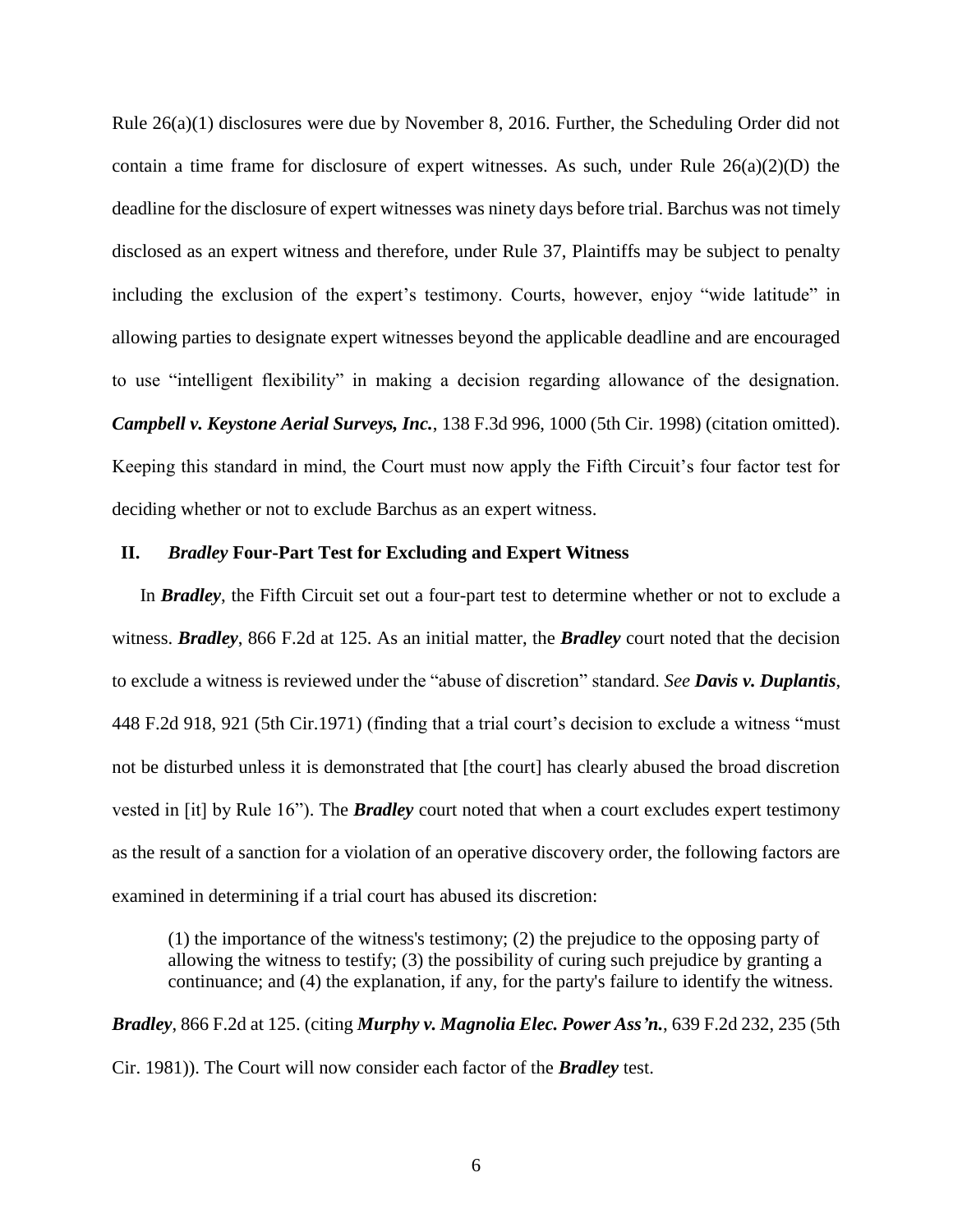## 1. *Importance of Expert's Testimony*

In *Bradley*, the court focused on whether or not the witness's testimony "went to the central issues of the case." In the case at bar, the testimony of Barchus is crucial because only some Defendants prevailed on their claims and the Court awarded recovery of attorney's fees to prevailing Plaintiffs under section 27.01 of the Texas Business and Commerce Code. In order to show the reasonableness and necessity of the attorney's fees incurred, "Texas courts have generally held that a party seeking such fees must offer the testimony of a witness who has been designated as an expert." *Am. Home Assurance Co. v. United Space Alliance*, LLC, 378 F.3d 482, 490 (5th Cir. 2004) (citation omitted). Thus, if Barchus's testimony is excluded, attorney's fees will be disallowed as to prevailing Plaintiffs. Further, by Defendants' own admission, if Plaintiffs were successful on their claims, "the testimony of Mr. Barchus as to the attorney's fees sought by the Plaintiffs may be critical to their case." *See* ECF No. 324 Motion to Exclude, p. 7. The Court agrees.

In *Barrett v. Atlantic Richfield Co.*, the court determined that the trial court did not abuse its discretion in striking the testimony of two expert witnesses. 95 F.3d 375, 380 (5th Cir. 1996). The court noted that appellants' "repeated dilatory behavior even in the face of explicit warnings and the apparent inability of the experts to produce relevant opinions within the specified time frame renders hollow any claims of unfair prejudice." *Id.* at 382. There is no evidence of dilatory behavior on the part of Plaintiffs. While Barchus's testimony is deemed significant in terms of the *Bradley* test, "[t]he importance of such proposed testimony cannot singularly override the enforcement of local rules and scheduling orders." *Barrett*, 95 F.3d at 381 (citation omitted). As such, the Court must also carefully review the other factors of the Bradley test to determine exclusion of Barchus's testimony.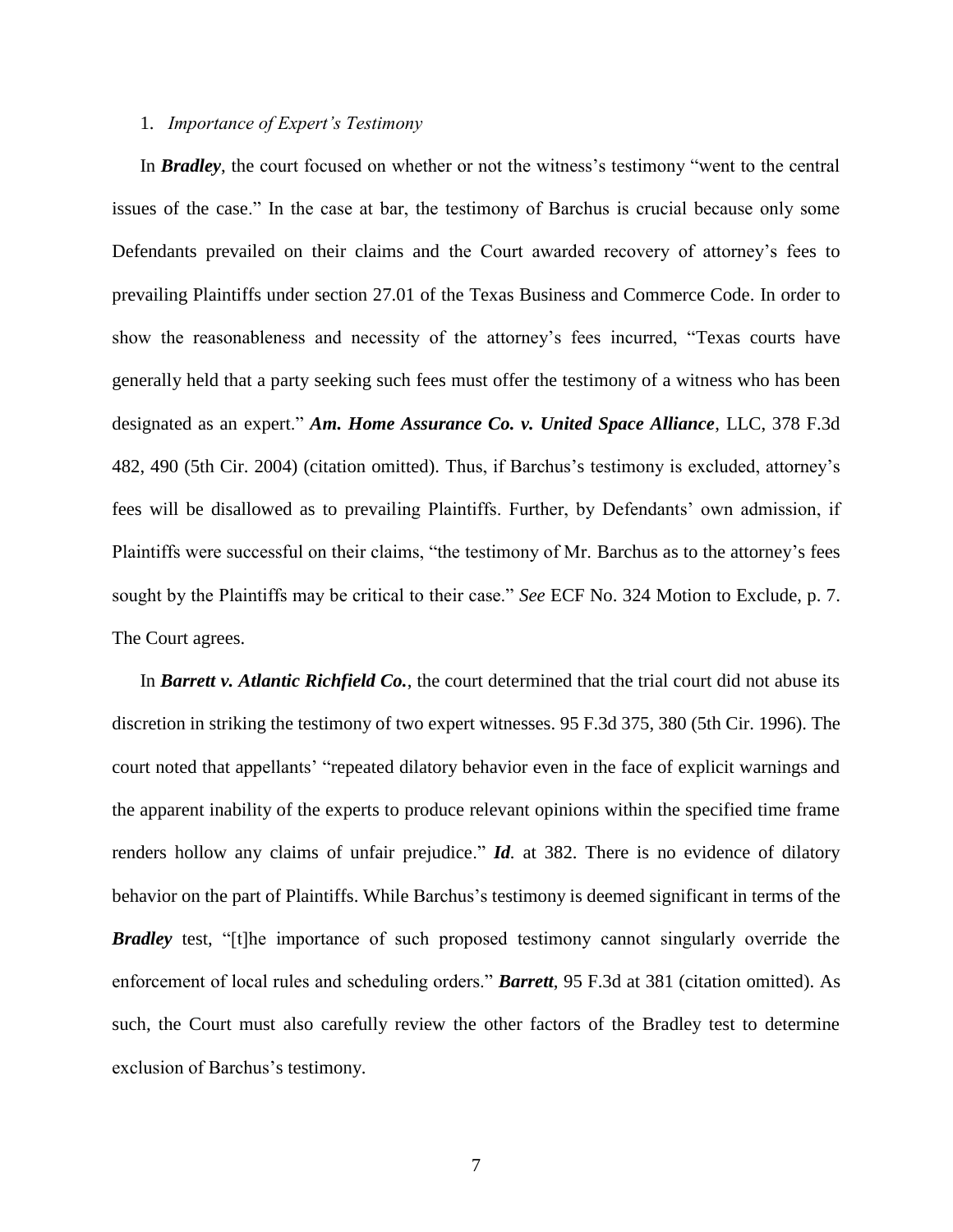# 2. *The Prejudice to Defendants*

Defendants' note that they would be prejudiced by the failure of Plaintiffs' to designate Barchus as an expert. *See* ECF No. 324 Motion to Exclude, p. 7. Plaintiffs, however, note that Defendants failed to identify how or why they would be prejudiced by the Court allowing Barchus to testify. The Court does not find the Defendants' lack of identification of prejudice illuminating. In *Bradley*, the court focused on the "distinct disadvantage" placed on appellants when appellees failed to timely designate two experts. *Bradley*, 866 F.2d at 125. There is no distinct disadvantage placed on Defendants in the case at bar. In *Straus v. DVC Worldwide, Inc.*, the court denied a motion to strike untimely designation of experts on attorney's fees as there was no prejudice because "fee claims are generally resolved at the close of the case, after both liability and damages have been determined." 484 F. Supp. 2d 620, 633 (S.D. Tex. 2007). Thus, the "delay in designating the expert testimony on their claim for attorneys' fees and in providing the report did not prejudice" the opposing party. *Id.*; *see also Ollie v. Plano Indep. Sch. Dist.*, No. 4:06-CV-69, 2007 WL 2315459, at \*1 (E.D. Tex. Aug. 10, 2007) ("Courts have treated the designation of attorney's fee experts differently from other experts because an attorney representing a party against whom attorney's fees are sought should not be surprised by opposing counsel attempting to prove his attorney's fees through his own expert testimony.").

In their Reply to Plaintiffs' Response to Motion to Exclude Expert Witness (ECF No. 382), Defendants argue that the defense of "everyone knows" that an expert would eventually be designated, and as such there exists no grounds to complain, is an insufficient defense to its Motion to Exclude. *See* ECF No. 382 Reply to Plaintiff's Response to Defendants' Motion to Exclude Expert Witness and Brief in Support, p. 4. "If that were the rule, then there would be no need to have any rules compelling disclosures at all, and the issue would always be a coin flip on whether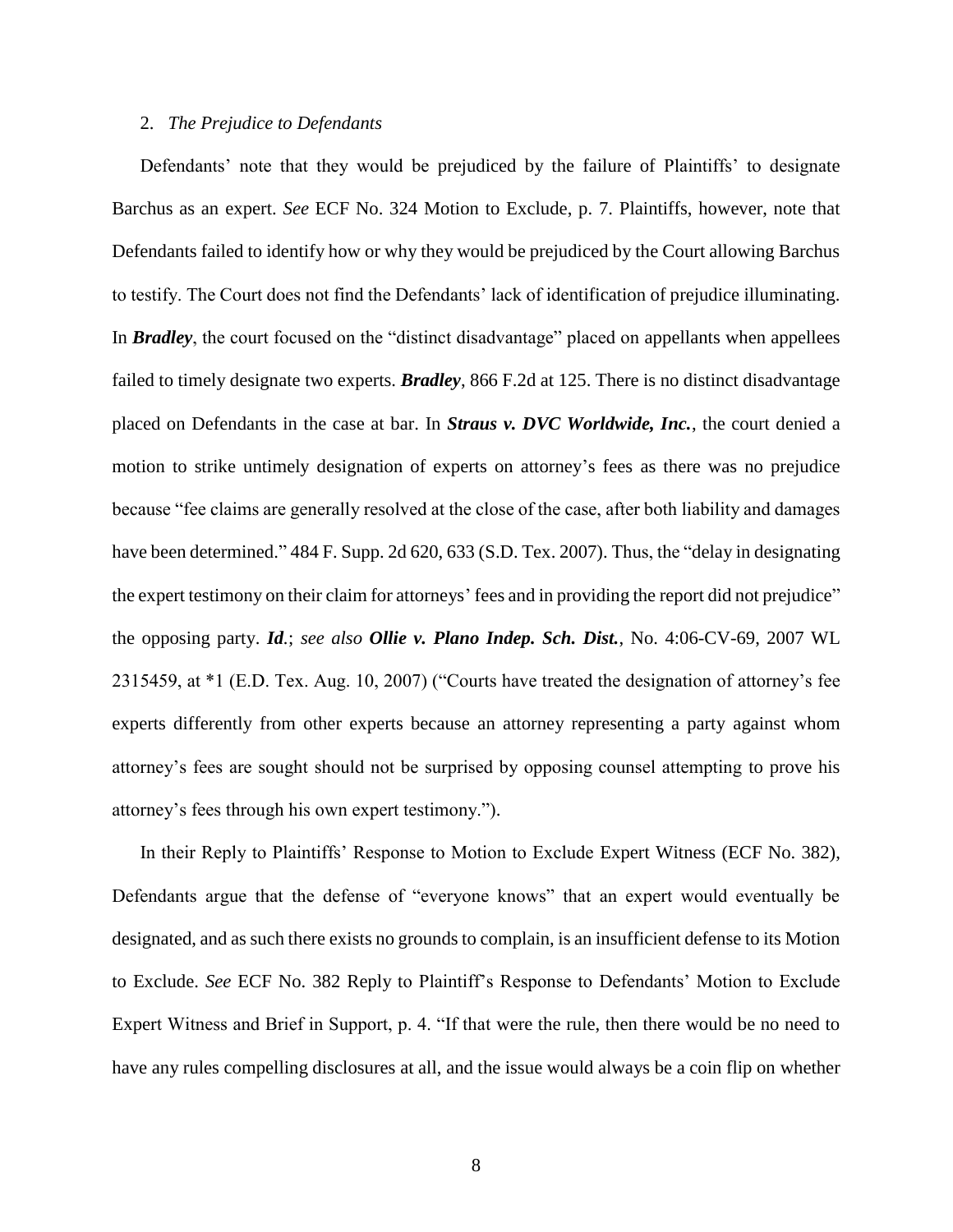the information should have, could have, would have been important and thus 'anticipated.'" *Id.*  The Court may be inclined to agree if the issue at bar did not deal with the testimony of an attorney regarding reasonable and necessary fees. This Court agrees with the reasoning in *Strauss* that the issue of attorney's fees are generally resolved at the end of a case, and as such, the nonmoving party is not prejudiced by the late designation of an attorney testifying about attorney's fees.

## 3. *The Possibility of a Continuance*

Defendants argue that the possibility that a court will grant a continuance should be counterbalanced by the increased expense and additional delay that would result from the continuance. *Hamburger v. State Farm Mut. Auto Ins. Co.*, 361 F.3d 875, 883 (5th Cir. 2004). Further, regarding any possibility of prejudice, Defendants argue that the goal in striking an expert witness is to punish the offender and deter further delay, not to remove prejudice. **Rushing v.** *Kansas City S. Railway Co.*, 185 F.3d 496, 509 (5th Cir. 1999). As such, Defendants maintain that the fact that potential prejudice may be removed by a continuance should not be dispositive. The Court does not agree. In *Barrett*, the court noted that a continuance does not, in and of itself, "deter future dilatory behavior, nor serve to enforce local rules or court imposed scheduling orders." 95 F.3d at 381 (citing *Geiserman v. MacDonald*, 893 F.2d 787, 792 (5th Cir. 1990)). In the case at bar, there could be no future dilatory behavior as this Court abated the issue of exclusion until after judgment in the case. The *Barrett* court further noted that the continuance would have resulted in additional delay and increased expenses. *Id.* This is not analogous to the current fact pattern. As reasoned above, parties should expect that the issue of attorney's fees are generally dealt with at the end of trial. The Court fails to see how a continuance would have resulted in increased expenses and delay.

Indeed, Defendants' entire line of reasoning suggests that the Fifth Circuit should simply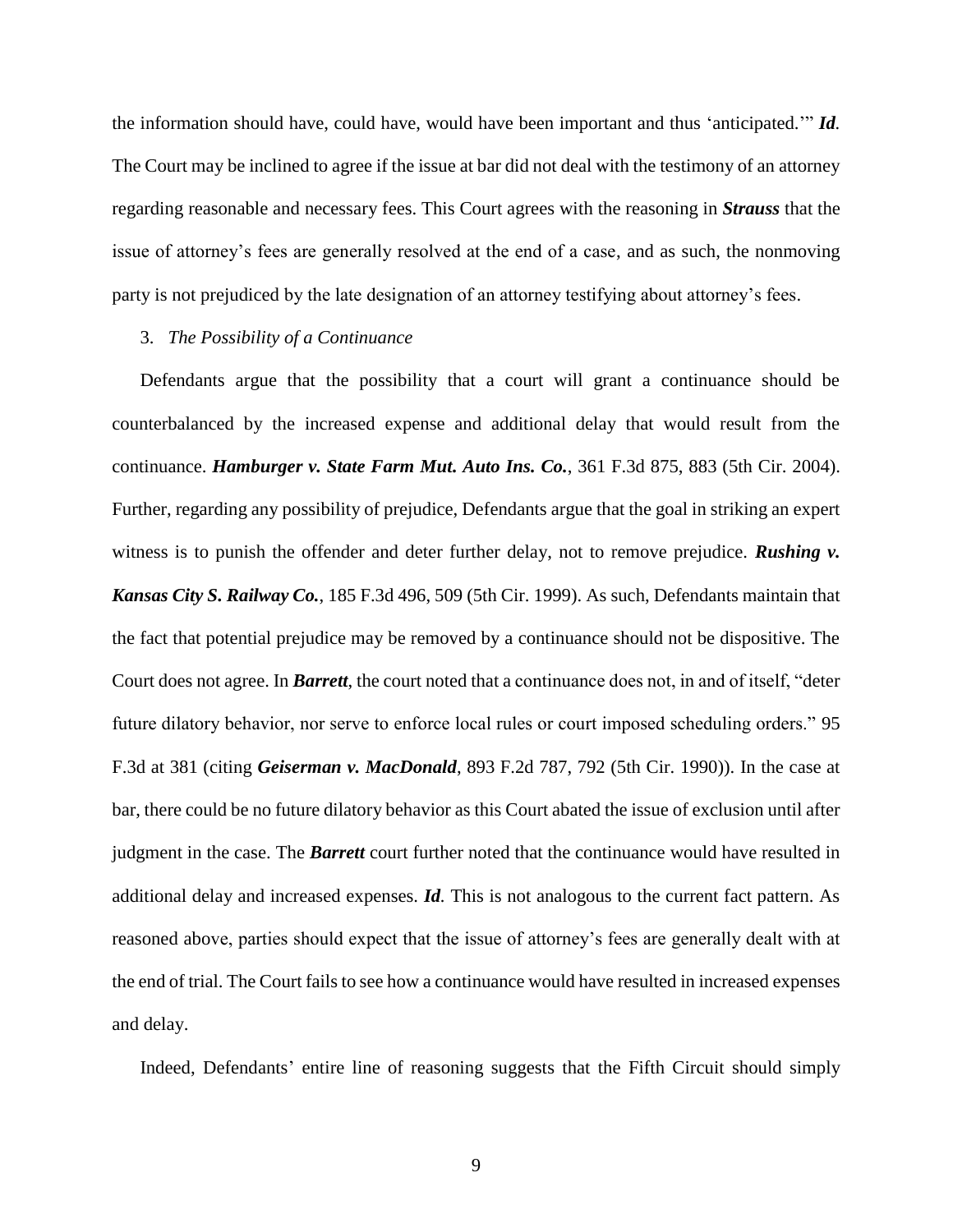remove as a factor the possibility of a continuance when deciding whether or not to exclude a witness. As this Court is bound by Fifth Circuit precedent, all factors must be considered and given the appropriate weight. Again, the Court fails to see any prejudice suffered that would not have been remedied by a continuance. Thus, the Court finds that this factor weighs in favor of the Plaintiffs. A continuance would easily have removed any prejudice suffered by Defendants.

# 4. *Explanation for Failure to Identify Witness*

Plaintiffs argue that their delay in identifying Barchus was not intentional and due to an oversight in mistakenly presuming that the designation of experts would be taken up at the pretrial conference. In response, Defendants argue that there was no explanation given by Plaintiffs as to why Barchus was not listed as an expert. Indeed, in their Reply to Plaintiffs' response, Defendants identify four separate occasions wherein Plaintiffs failed to identify Barchus as an expert witness: (1) the initial Rule 26 disclosures; (2) the discovery responses; (3) under their duty to supplement, Plaintiffs failed to identify Barchus as an expert; and (4) the pre-trial witness list. *See* ECF No. 382 Defendants' Reply to Plaintiffs' Response to Defendants' Motion to Exclude Expert Witness and Brief in Support, p. 6–7. Finally, Defendants correctly point out that the standard under this factor is not intentionality, rather it requires a "persuasive explanation." *Barrett*, 95 F.3d at 380. Thus, the Court must determine if Plaintiffs have provided a persuasive explanation for their failure to designate Barchus.

In *Brandon v. The Sage Corp.*, Plaintiff failed to designate an attorney expert for testimony regarding attorney's fees. No. 5:12–CV–1118, 2014 WL 1092078, at \*2 (W.D. Tex. Mar. 18, 2014). The court similarly conducted the Fifth Circuit's four factor test including the factor regarding explanation for the delay. The court noted that plaintiff could offer no explanation that would explain or excuse the failure to designate an expert and that plaintiff contends that the failure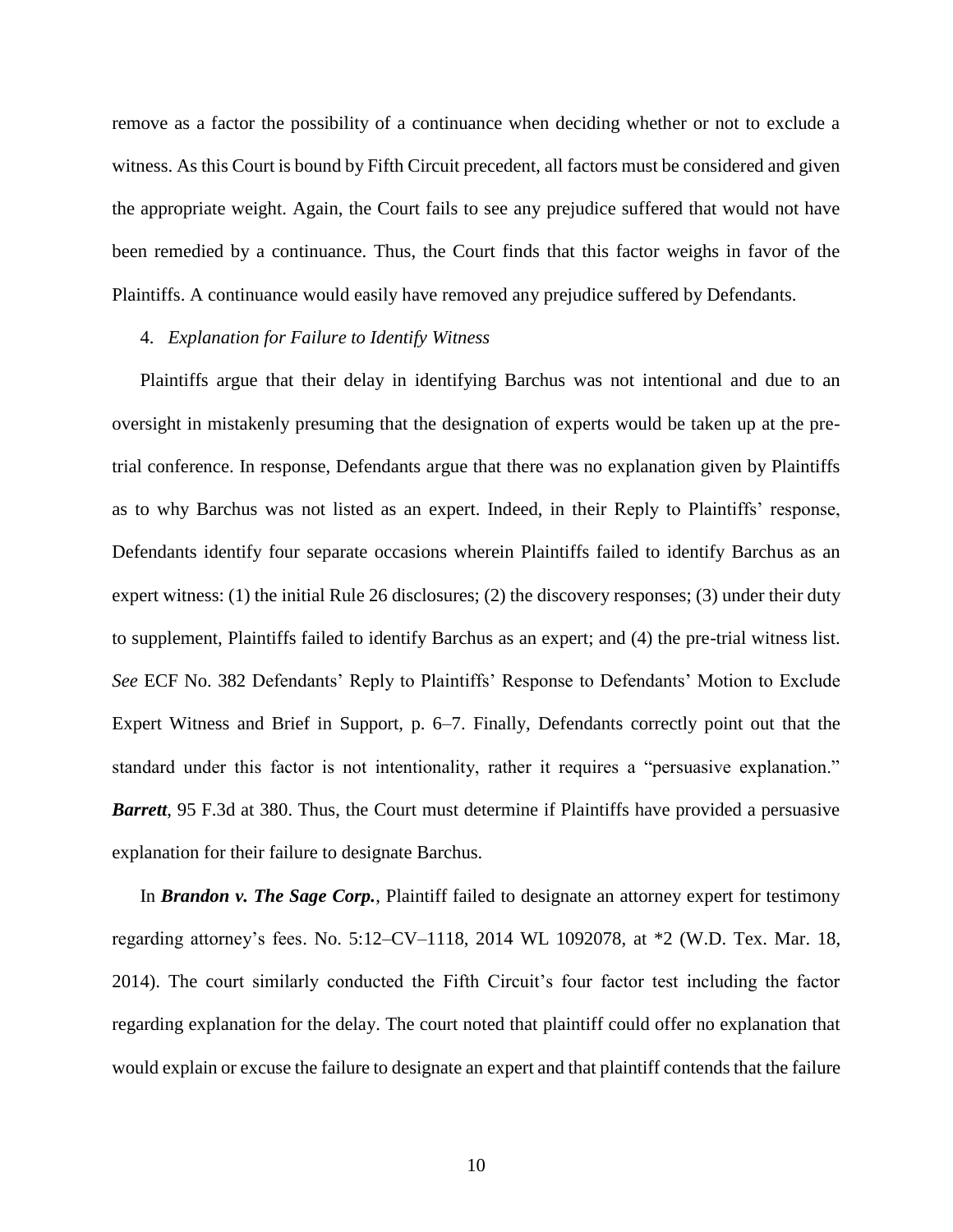to designate was not intentional or the result of conscious indifference. *Id.* at \*3. "Given Plaintiff's concession that the deadline was 'accidentally overlooked,' Plaintiff clearly cannot demonstrate 'good cause' for her delay." *Id.* (citation omitted). As such, the *Brandon* court found that this factor weighed in favor of the defendant. The situation in *Brandon* mirrors the issue at bar. A lack of persuasive explanation as to the delay by Plaintiffs tips this factor in favor of Defendants.

The four factor test, however, is not an all or nothing analysis. It is clear that factors are guideposts in an appellate court determining whether a trial court abused its discretion on the issue of exclusion of an expert witness. In *Brandon*, the court determined that the explanation factor of the four-part test weighed heavily in favor of the party seeking to exclude the expert. *Id.* The *Brandon* court, however, examined the other factors found in the test and determined that the expert should be allowed to testify. Further, the Fifth Circuit, in both *Bradley* and *Barrett*, never suggested that all four factors must be met to allow a late designated witness to testify. As such, in viewing all factors together, the Court finds that Barchus should be allowed to testify. In examining the other three factors of the Fifth Circuit's four-part test, it is clear that Plaintiffs should be allowed to use Barchus's testimony as to the issue of attorney's fees.

#### **III. Reasonableness of Attorney's Fees**

As an initial matter, the Court finds that Plaintiffs' have filed their Motion and Application for an Award of Attorneys [sic] Fees (ECF No. 379) on January 12, 2018. On January 31, 2018, Defendants filed their Response to Plaintiffs' Motion and Application for an Award of Attorneys [sic] Fees (ECF No. 383). In their response, Defendants incorporated all the reasons and legal authorities set forth in their Motion to Exclude (ECF No. 383) and their Reply to Plaintiffs' Response to Motion to Exclude Expert Witness (ECF No. 382) ("Reply to Response"), but did not add any new arguments regarding the reasonableness of Plaintiffs' requested attorney's fees. In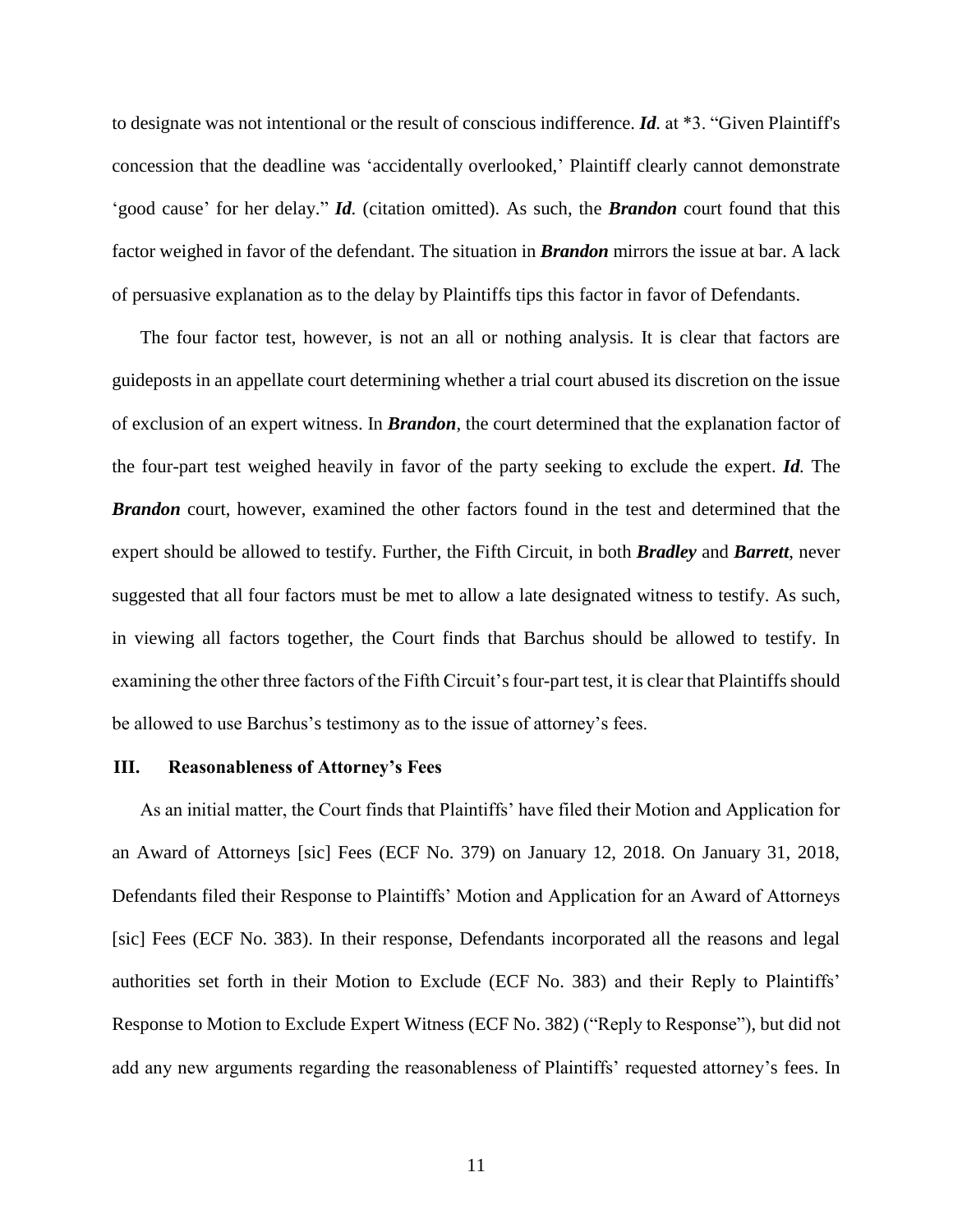their Reply to Response, Defendants noted that their lack of contest to the reasonableness of attorney's fees did not cure Plaintiffs' failure to designate Barchus as an expert witness. Defendants presented no argument to contest the reasonableness and necessity of Plaintiffs' requested fees. As such, the Court will use the Plaintiffs' Motion and Application for an Award of Attorneys [sic] Fees (ECF No. 379), in light of relevant legal standards, to determine whether the requested fees are reasonable and necessary.

Because the Court has determined that Barchus' testimony will not be excluded, it must now examine the reasonableness of Plaintiffs' requested attorney's fees. As an initial matter, the Court notes that pursuant to Texas law, a party may recover attorney's fees when authorized to do so by wither statute or contract. *AU Pharmaceutical, Inc. v. Boston*, 986 S.W.2d 331, 336 (Tex. App.— Texarkana 1999). Plaintiffs prevailed against Defendants and the Court awarded attorney's fees, expert witness fees, costs for copies of depositions, and costs of court to those Plaintiffs under Section 27.01 of the Texas Business and Commerce Code. ECF No. 370—Final Judgment, p. 6. Accordingly, Plaintiffs have a statutory right to recover its attorney's fees, expert witness fees, costs for copies of depositions and costs of court. In *Arthur Andersen & Co. v. Perry Equipment Corp.*, the Texas Supreme Court found that, in evaluating the reasonableness of fees, the following eight factors should be considered by the factfinder:

(1) the time and labor required, the novelty and difficulty of the questions involved, and the skill required to perform the legal service properly; (2) the likelihood ... that the acceptance of the particular employment will preclude other employment by the lawyer; (3) the fee customarily charged in the legality for similar legal services; (4) the amount involved and the results obtained; (5) the time limitations imposed by the client or by the circumstances; (6) the nature and length of the professional relationship with the client; (7) the experience, reputation, and ability of the lawyer or lawyers performing the services; and (8) whether the fee is fixed or contingent on results obtained or uncertainty of collection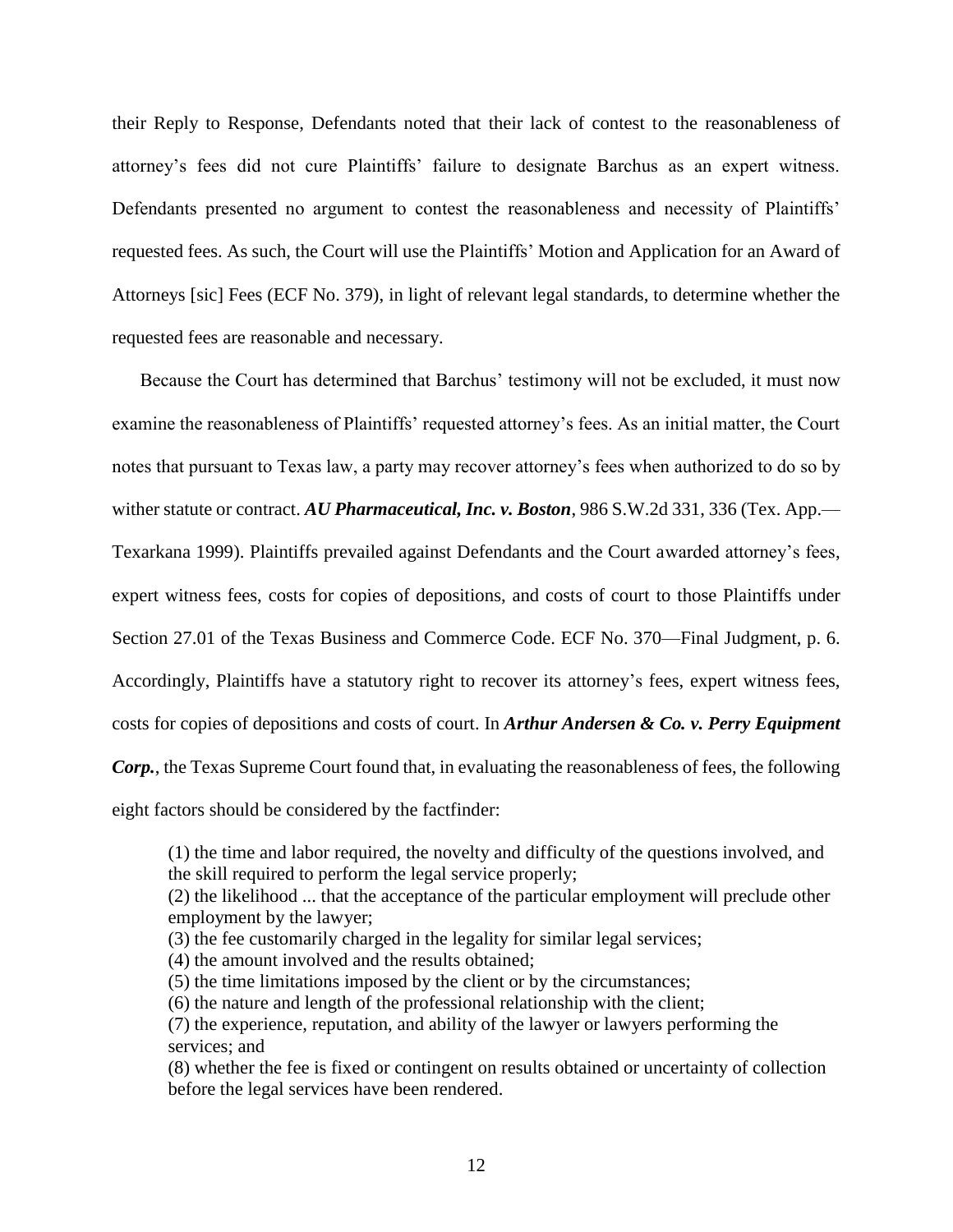945 S.W.2d 812, 818 (Tex.1997) (citation omitted). Federal courts applying Texas law in diversity cases apply the *Arthur Anderson* factors to determine if a requested fee is reasonable. *See*, e.g., *Webb v. Abbruzzese*, No. 4:02-CV-5, 2003 U.S. Dist. LEXIS 13339, at \*5 n. 3 (E.D. Tex. 2003) (applying the *Arthur Anderson* factors). In the case at bar, the Court makes the following findings in light of the *Arthur Anderson* factors.

#### 1. *Time and Labor Involved; Novelty and Difficulty of the Questions; Skill Required*

The Court finds that the time expended on the matter by counsel for Plaintiffs is acceptable given causes of action alleged in this case. As there were a variety of causes of action and complex legal questions, more attorney time was required to appropriately research and develop an approach to litigation.

# 2. *Likelihood of Preclusion of Other Employment*

As the Court noted in *Dodson v. Perkins et al.*, "[a]ny time a lawyer is retained to handle a matter over a period of years or bring a case through trial (and now through its appeal), the lawyer's ability to take on other matters is constrained." No. 07–1013, 2008 WL 5455409, at \*5 (Bankr. W.D. Tex. 2009). The Court finds that this is a significant factor in the case at bar.

#### 3. *Fee Customarily Charged for Similar Services*

The Court finds that no evidence or legal authority was provided for what the customary fee is, or was at time litigation was commenced, for a fraud in the real estate transaction cause of action. Brandon Barchus, with his \$350.00 per hour rate was clearly qualified in civil litigation; Lawrence Morales II, with his \$350.00 per hour rate was also clearly qualified in civil litigation; Ashley Hymel, with her \$275.00 per hour rate was also clearly qualified in civil litigation; Allison S. Hartry, with her \$225.00 per hour rate was clearly qualified in legal research; David Gragg, with his \$475.00 per hour rate was clearly qualified as a litigator in bankruptcy court; and Natalie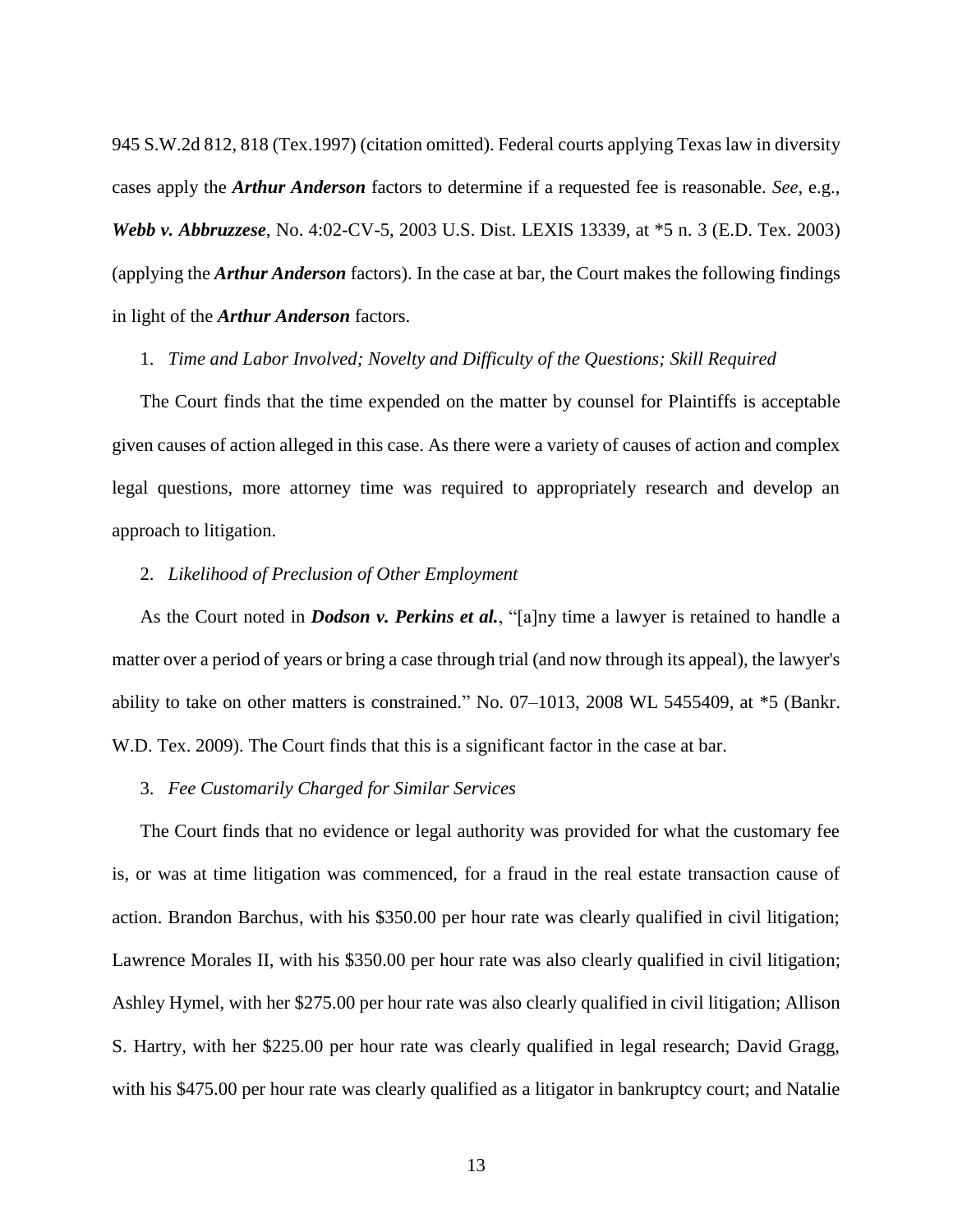Wilson, with her \$265.00 per hour rate was also clearly qualified as a litigator in bankruptcy court. Furthermore, the Court notes that the fees charged by the above-named individuals is commensurate with other billing rates in this Court.

#### 4. *Amount Involved*

The amount requested is based on the contemporaneously-kept time records of both the Morales Firm PC and Langley and Banack. The Court has independently reviewed these records and finds that, given the length of litigation and complexity of the issues, the fees requested are not disproportionate to the amount involved in the litigation.

## 5. *Time Limitations Imposed by Client*

As in *Dodson*, "[t]here do not appear to have been any significant time limitations in this matter, other than the amount of time the matter took." *Id.* at 6. The Court finds that this case did not take an inordinate amount of time to bring to a close.

#### 6. *Nature and Length of Relationship with Client*

Plaintiffs' attorneys all had protracted legal relationships with their clients. The relationship between the attorneys and Plaintiffs lasted over three years.

#### 7. *Experience, Reputation, and Ability of Counsel*

The Court has independently reviewed the relevant experience of Plaintiffs' attorneys as set forth in Plaintiffs' Motion and Application for an Award of Attorneys [sic] Fees (ECF No. 379), and finds that the experience, reputation, and ability of counsel was commiserate with the litigation experience that was necessary to prepare and bring this case to trial. The Court further notes that Defendants' did not dispute the experience, reputation, and ability of counsel.

# 8. *Whether the Fee is Fixed or Contingent; the Uncertainty of Collection.*

The Court finds that, pursuant to the Plaintiffs' Motion and Application for an Award of